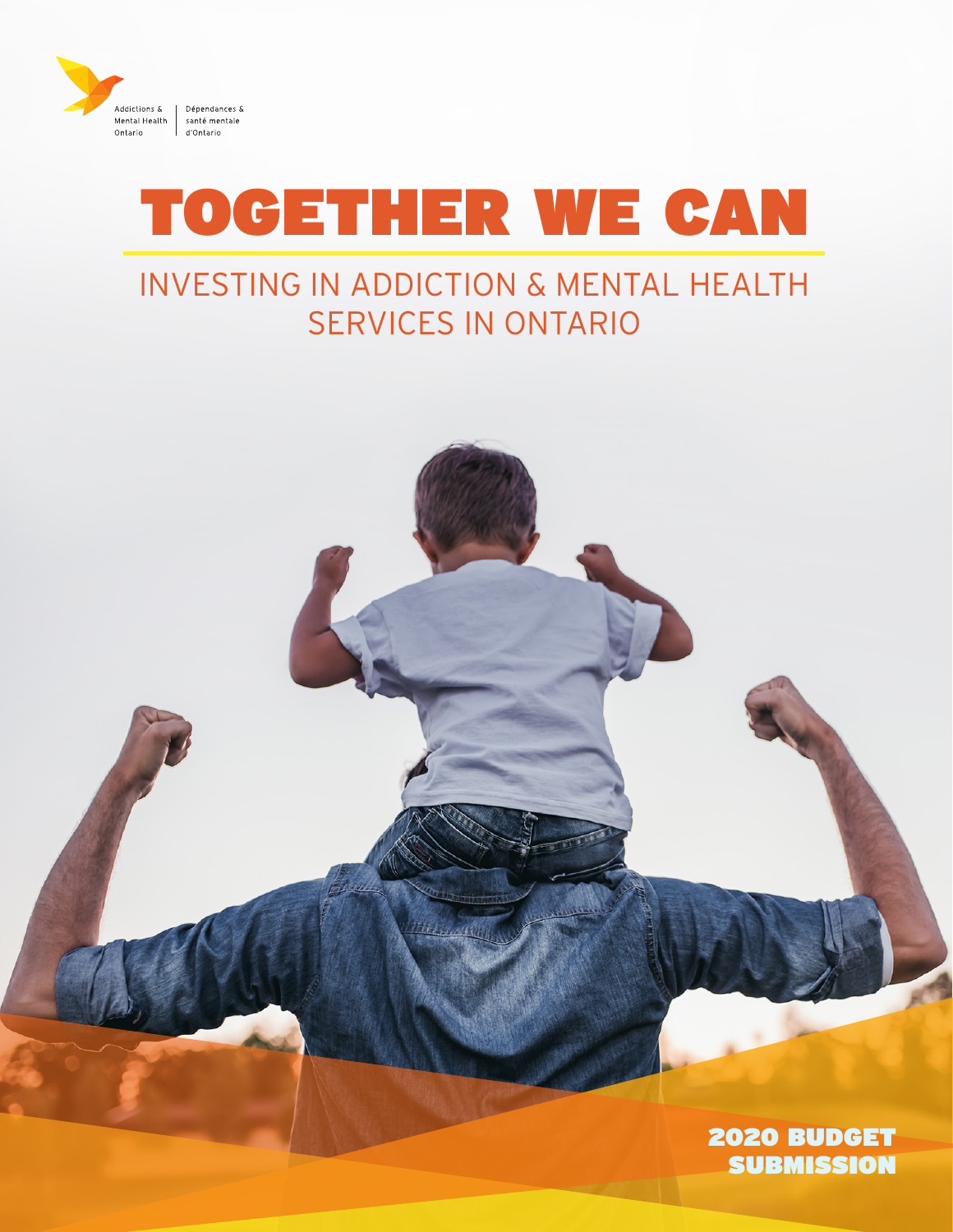Addictions and Mental Health Ontario represents nearly 200 organizations that provide front-line addiction and mental health supports and services. Some of this work takes place in hospitals, such as the Waypoint Centre for Mental Health Care in Penetanguishene and Ontario Shores Centre for Mental Health Sciences in Whitby, but most are community-based providers like the North Bay Recovery Home and Support & Housing-Halton.

Addictions and Mental Health Ontario members are on the ground in communities across the province, supporting Ontarians through their addiction and mental health challenges with community-based treatment, counselling, withdrawal management services, residential treatment, peer support, family support and community housing. Every year, local mental health and addiction providers help more than 300,000 Ontarians on their recovery journey.

With a commitment of \$3.8 billion in new mental health and addiction funding from the Ontario government and the establishment of the Mental Health and Addictions Centre of Excellence there is a real opportunity to effectively address the substance use, addiction and mental health crisis in Ontario.

#### **We are calling on the government to:**

**1** Invest \$380 million annually in community-based addiction and mental health services to respond to the urgent and rising demand for care. Investment in **community-based services** and in **children and youth services** should be prioritized in this process.

**2** Mobilize the potential of the Mental Health and Addictions Centre of Excellence to drive systematic change and establish comprehensive and connected addiction and mental health services across Ontario, inclusive of an implementation fund to support service providers to deliver new standards.

**3** Meaningfully engage with people with lived experience, their loved ones and caregivers to direct investments and co-design a system that works best for people who need substance use, addiction and mental health services.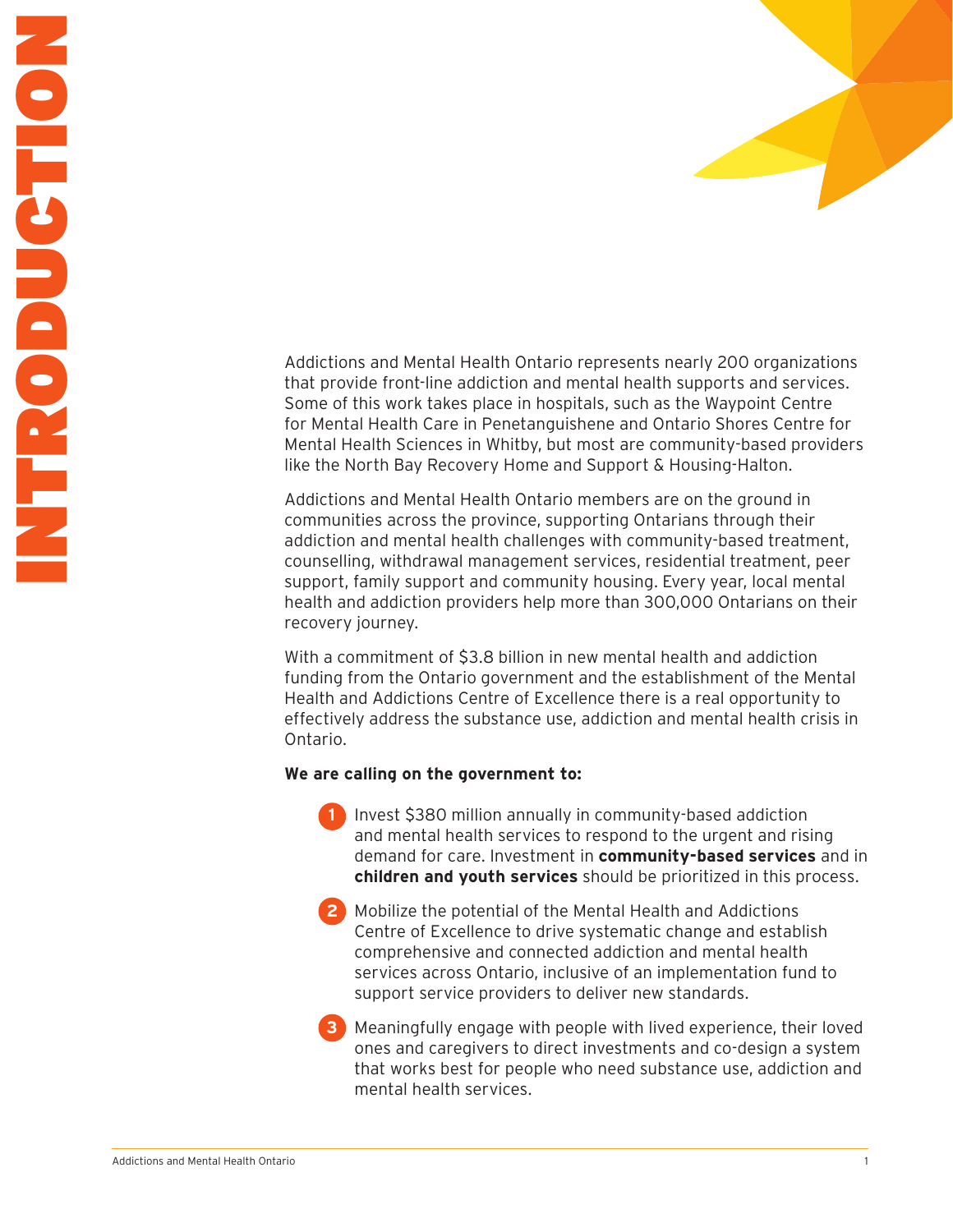### Invest \$380 million this year in addiction and mental health services to respond to the urgent and rising demand for addiction and mental health care.

The \$3.8 billion commitment to addiction and mental health services holds enormous promise. To realize that promise, we urge that it be invested in community-based services that are the closest and most responsive to the people they serve.

We strongly believe that there is no better return on investment than supporting child and youth mental health and addiction services because when they get the help and support that they need, it reduces demand for services throughout the rest of their lives. That is why we recommend that child and youth mental health and addiction services be a priority.

With an increase to community based services we can:

- Reduce wait times to mental health and addiction services for children and youth.
- Provide care to people with the most complex needs or concurrent disorders.
- There is an immediate demand for 30,000 supportive housing units in Ontario.
- Help combat housing insecurity and homelessness by increasing access to affordable housing, rent supplements, and offering more case management and peer support services to help people experiencing homelessness.
- Offer better access to specialized services and programs including innovative models such as Rapid Access Addiction Medicine Clinics (RAAM clinics).
- Expand access to addiction treatment including harm reduction services, withdrawal management services, community treatment and residential treatment.

Investments in community-based care are effective and efficient. With better access to community care we can support people before they reach crisis levels and keep them out of hospital. We can also help to support and sustain people's wellness after hospitalization so they do not have to return to hospital. But we need to make investments now, including getting the \$3.8 billion over ten years to frontline supports and services.

Emergency Room (ER) visits for substance use conditions rose by 40%. In contrast, the overall increase in ER visits grew by only 6%.

*Auditor General's Report, 2019*

**AMHO recommends the immediate investment of \$380 million annually into community-based mental health and addiction services to address the urgent demand for services across the continuum of care (all ages and stages).**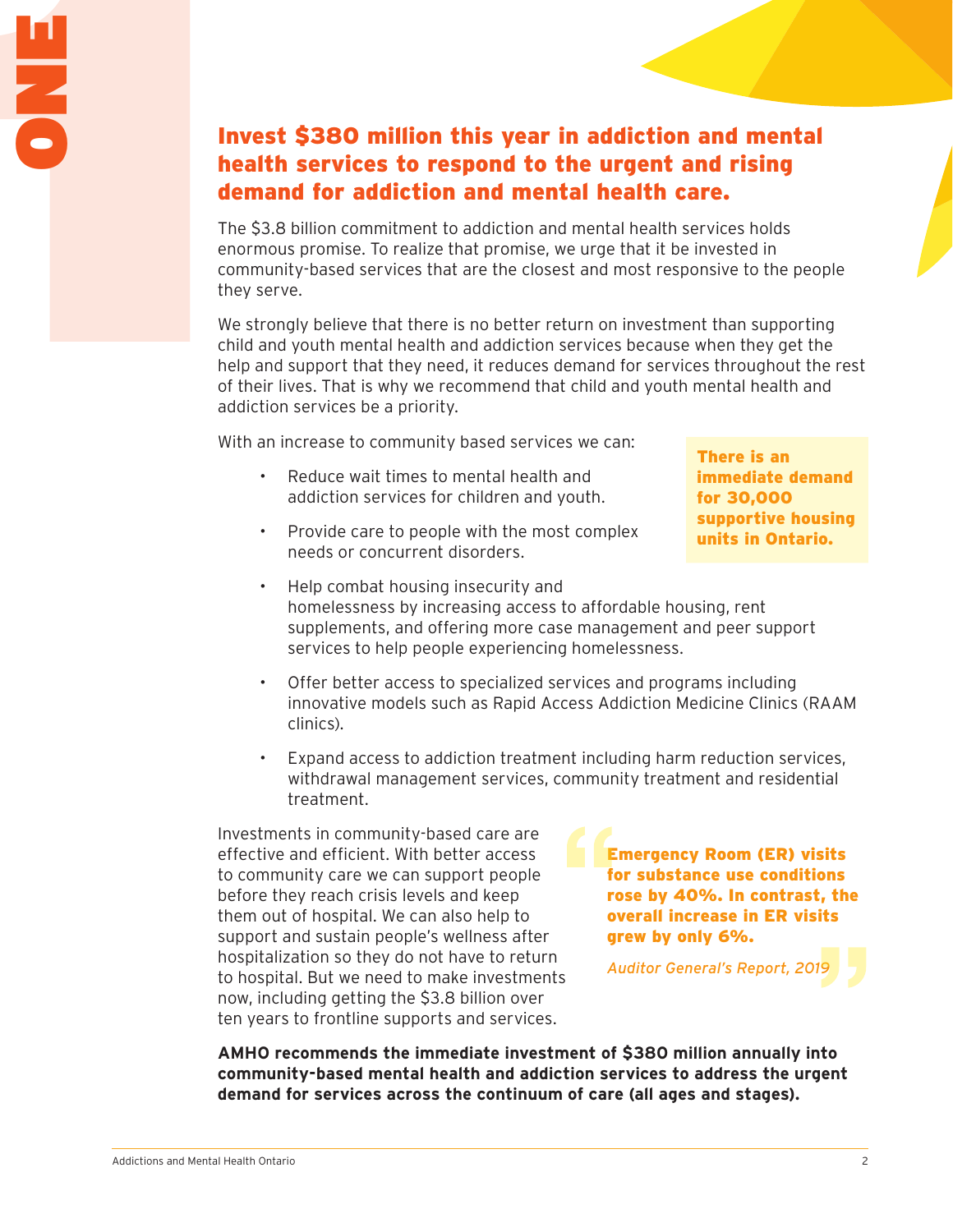Mobilize the potential of the Mental Health and Addictions Centre of Excellence to drive systematic change and establish a comprehensive and connected addiction and mental health system in Ontario, inclusive of an implementation fund. Mobilize the<br>Centre of E.<br>establish a<br>and mental<br>implementa<br>it is critical that t<br>is critical that t

It is critical that the new Centre of Excellence:

- Institutes evidence-based quality standards across the system including qualitative and quantitative data that are tied to metrics that are relevant and meaningful.
- Ensures access to an established set of core services across a continuum of care, and accessible via a stepped care model in every region of the province.
- Establishes an implementation fund to support mental health and addiction agencies to implement new system-led standards including the implementation of digital tools and solutions needed to support connecting mental health and addiction services, education and training, and the additional professionals that will be required to meet the new standards.

The steps the government is taking with Ontario Health Teams (OHT) to better integrate services around clients' needs is a critically important change. But as we continue to move ahead with health transformation, we need to ensure the foundations are there to best support OHTs to deliver mental health and addiction services locally.

More than 80% of AMHO members are involved in Ontario Health Teams.

The creation of the Centre of Excellence should help support OHTs (and local service providers) to adopt new core services, implement new models of care, and increase standardization and reporting. The Centre of Excellence should also establish an implementation fund to cover the cost of changes that may be required including training staff, hiring new staff and enabling new digital tools that might be required to meet new data and reporting standards.

AMHO recommends that the Centre of Excellence becomes the "central nervous system" for direct service providers so they can be better supported to deliver care that is aligned with best evidence and quality standards.

AMHO also recommends that the government work towards the centralized and transparent reporting of information, similar to what is currently available for cancer care. This will ensure that everyone in Ontario can get access to the information they need to make informed decisions about their care and that caregivers feel more empowered and supported in their roles.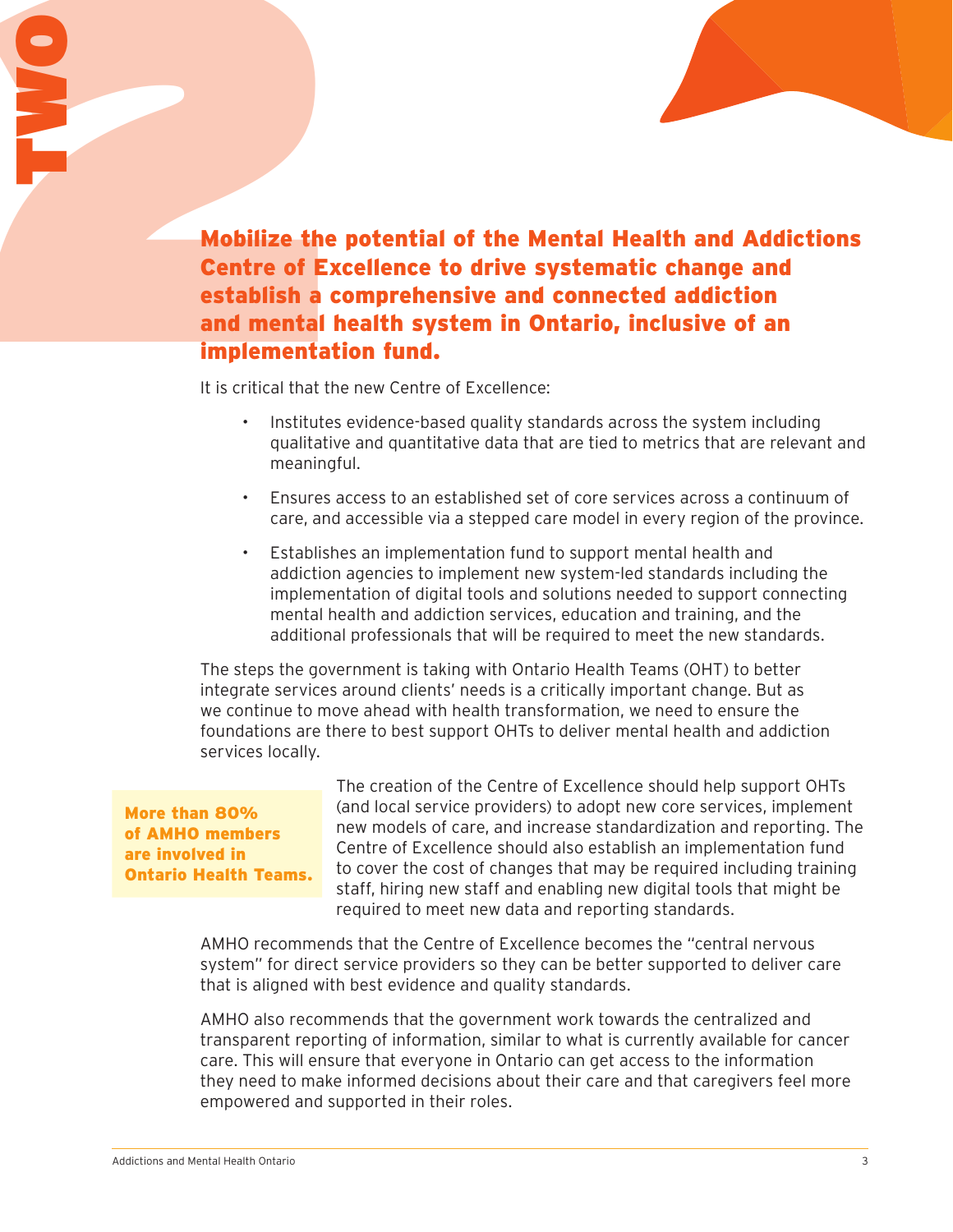# Meaningfu<br>
their love<br>
and design<br>
substance<br>
Patients, their<br>
Patients, their<br>
Patients, their<br>
Patients, their<br>
Patients and add<br>
in designing a<br>
experiential ev<br>
ensure that a Meaningfully engage with people with lived experience, their loved ones and caregivers to direct investments and design a system that works best for people who need substance use, addiction and mental health services.

Patients, their loved ones and caregivers who have lived experience with mental health and addiction challenges have insights that are critical to government in designing a mental health and addiction strategy. Their unique perspective, experiential evidence and innovative ideas based on actual experiences will help ensure that a mental health and addiction system is truly person-directed.

It is critical that the government ensures meaningful engagement with people who have lived/living experience (PWLE). This should include:

- A significant and empowering role for people with lived experience within or advising the Mental Health and Addictions Centre of Excellence (this might include the involvement of PWLE on the board, advisory committee or as staff within Ontario Health).
- Building skilled reference panels of PWLE and family/caregivers to inform policy and programs changes within the addiction and mental health sector.
- An enhanced integration of equitable paid peer support positions in to the mental health and substance use/addiction system.
- Specific and ongoing engagement with priority populations and groups including children and youth, Francophones and Indigenous partners.

Meaningful engagement at the system level and peer support options at direct service level fosters person-directed care to ensure every person will be recognized, appreciated and respected for the unique person they are on their unique journey. The roots of equality and inclusivity are found through engaging the people who "know what it's like" and who can promote person directed service delivery, inform quality improvement, inform policy change and transform systems.

Meaningful engagement of Lived & Living Experience and Family is vital. As a system and as a society, we need to ensure a humanizing approach to care that supports an individual's journey towards what they see as health and good quality of life.

*Betty-Lou Kristy, Board Member, Person With Lived Experience*

AMHO recommends creating a truly patientdirected system by committing to meaningful collaboration with those who have lived experience, their families and their caregivers, at all stages of system transformation and care provision. This includes people who are currently struggling with substance use, as well as people who are currently living with a mental illness. It is essential that these people are co-designing and humanizing the system to ensure it works and to lead the charge in breaking down prejudice, discrimination and bias.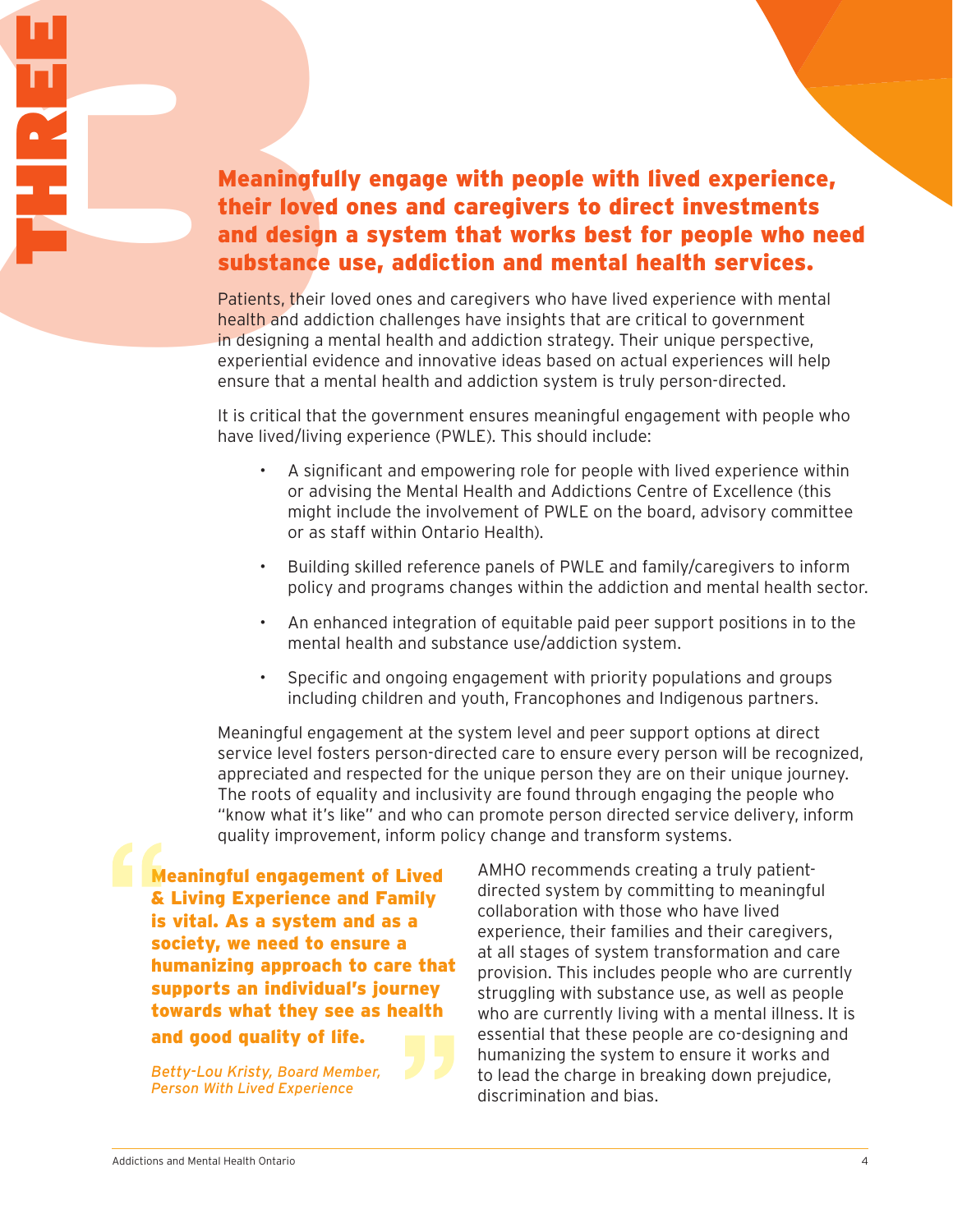Addictions and Mental Health Ontario and our nearly 200 members across the province are ready to work together with government to create the addiction and mental health system our province needs.

While there is still much work to do to deliver a fully connected addiction and mental health system in Ontario, the people of Ontario require a sustained investment in services. As the Mental Health and Addictions Centre of Excellence works towards transforming our system – alongside people with lived experience – we must also continue to invest in the excellent services many providers are already offering.

By working together, we can ensure that each dollar goes directly towards much needed front-line services to support people when and where they need it most.

### Spotlight on Capital Projects

Wait lists for residential treatment across Ontario are growing quickly. To address the growing demand for care we need to build more infrastructure and open new treatment beds.

There are projects across the province that are ready to be built but are waiting for government approval:

- In Ottawa, the Dave Smith Youth Treatment Centre is waiting for \$8 million to build a new treatment centre that will expand care capacity by 25%.
- In Shelbourne, the Pine River Institute is waiting for \$4 million to expand treatment capacity by 30% for children and youth in Ontario.
- In Windsor, the House of Sophrosyne is waiting for \$5 million to expand treatment capacity for women by 50% in the region.